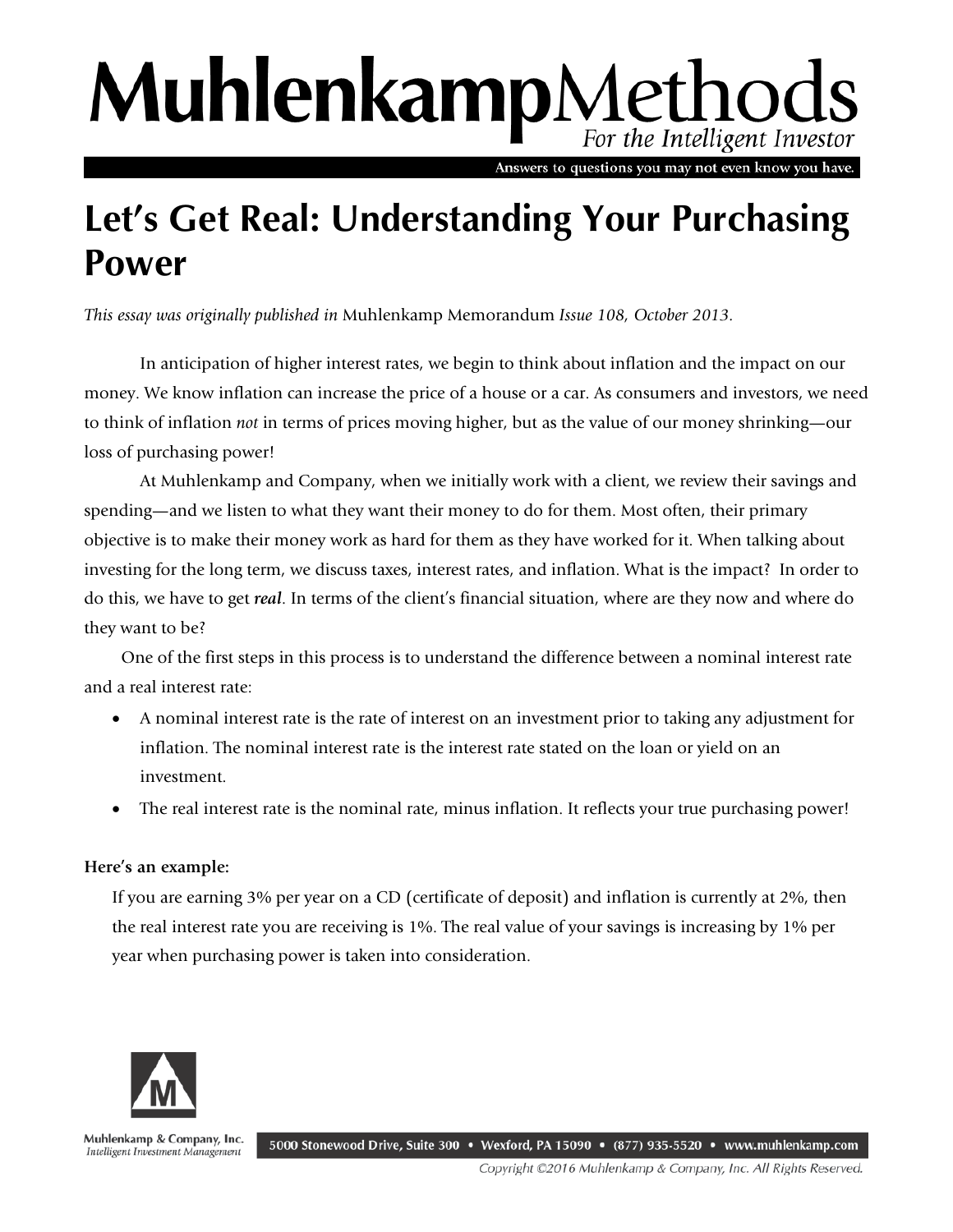Given the task of maintaining purchasing power, an investor faces three investment choices: short-term debt, long-term debt, and equities.

1. **Short-term debt:** From the borrower's perspective, short-term debt finances such items as installment and credit card purchases, corporate inventories, and government working capital. From the saver's perspective, short-term debt includes savings accounts, Treasury bills, CDs, and money market funds. Anyone who has a 3% CD, for example, and is paying 18% on a credit card balance is participating on both sides of the short-term debt market, and paying dearly for the privilege.

Historically, rates available to savers on these investments have roughly equaled inflation. That is, with no effort and little risk, you've made no real money—after inflation.

2. **Long-term debt:** From a borrower's perspective, long-term debt finances homes, factories, and government spending. From an investor's perspective, long-term debt takes the form of corporate bonds, mortgage pools, and Treasury and municipal bonds. Differences in interest rates among these securities reflect creditworthiness, time-to-maturity, and taxation (municipals).

Historically, long-term debt of good quality has returned about 2%-3% annually over inflation. In the 1970s, it returned substantially less; in the 1980s, substantially more. Currently, it's substantially less.

3. **Equities:** Equity investments represent ownership and are normally long term. Equity ownership can be real estate, tangible assets, or business enterprise. It can be sole ownership, partnerships, or shares of stock in a corporation. Most investors hold real estate through sole ownership of their homes, and corporate enterprise through shares of stock. Corporate shares are usually more liquid than real estate—that is, they can be bought and sold much more readily. This advantage is partly offset by the short-term volatility of share prices.

The key is to focus on the long-term nature of equity investing and not to get caught up in the shortterm price fluctuations. Long-term studies of total returns from owning common stocks of corporations demonstrate returns of 5%-7% annually over inflation. Some of this return comes as dividends and some as capital gains.

You want your money to work as hard for you as you have for it. To do so, it is essential to understand what your *real* interest rate is yielding on your investments. You need to know if your assets are gaining in value and, ultimately, increasing your purchasing power.



Muhlenkamp & Company, Inc. 5000 Stonewood Drive, Suite 300 • Wexford, PA 15090 • (877) 935-5520 • www.muhlenkamp.com Intelligent Investment Management

Copyright ©2016 Muhlenkamp & Company, Inc. All Rights Reserved.